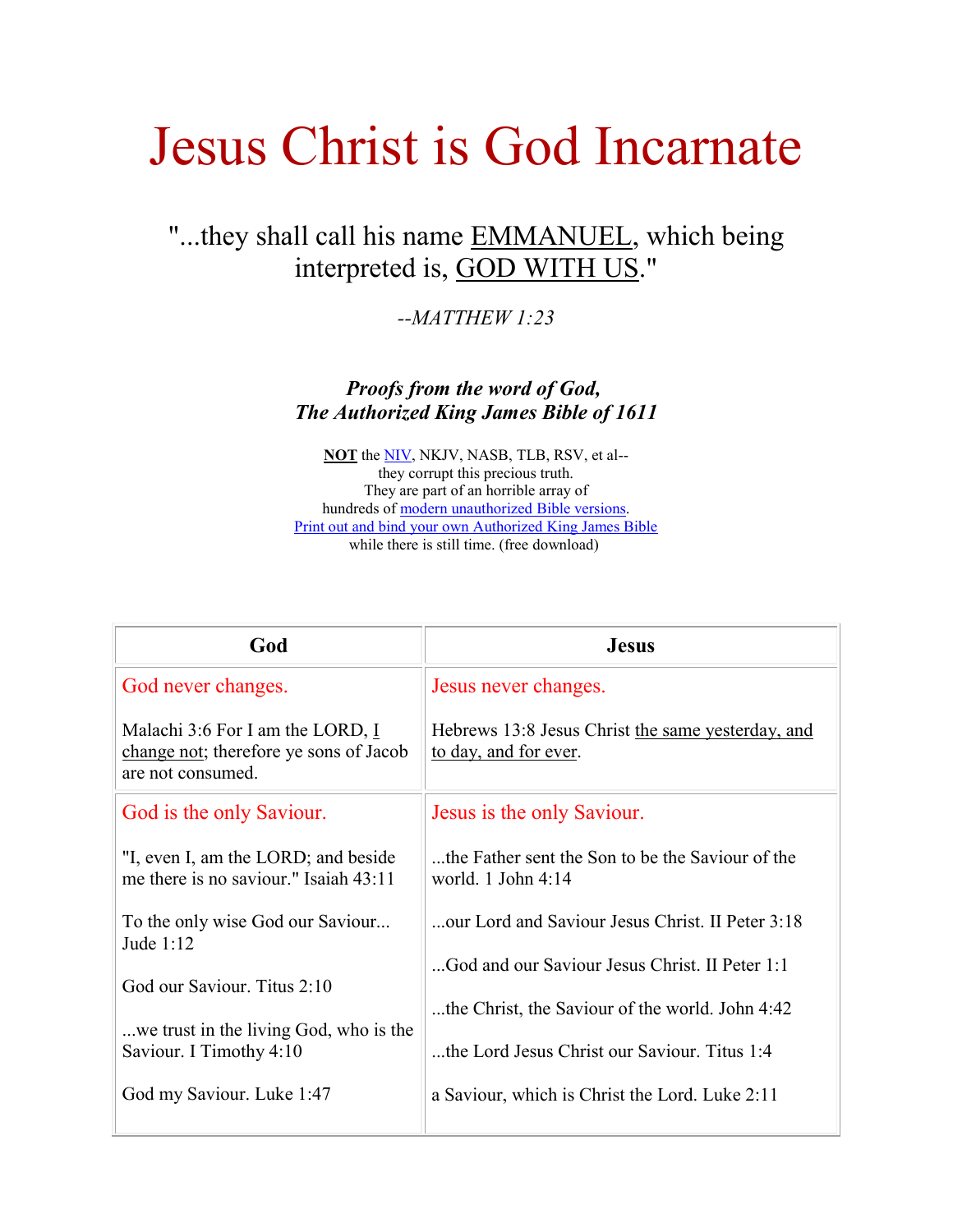|                                                                                                                                                                                                                                                                                | Neither is there salvation in any other [than Jesus]:<br>for there is none other name under heaven given<br>among men, whereby we must be saved.<br>$-Acts$ 4:12<br>salvation is in Christ Jesus with eternal glory.<br>$-2$ Timothy 2:10<br>[speaking of Jesus]  captain of their salvation<br>perfect through sufferings.<br>$-$ Heb $2:10$<br>[speaking of Jesus] author of eternal salvation<br>$-$ Heb 5:9                                                          |
|--------------------------------------------------------------------------------------------------------------------------------------------------------------------------------------------------------------------------------------------------------------------------------|--------------------------------------------------------------------------------------------------------------------------------------------------------------------------------------------------------------------------------------------------------------------------------------------------------------------------------------------------------------------------------------------------------------------------------------------------------------------------|
| God                                                                                                                                                                                                                                                                            | <b>Jesus</b>                                                                                                                                                                                                                                                                                                                                                                                                                                                             |
| God created the universe and earth<br>by Himself.<br>I am the LORD that make th all things;<br>that stretcheth forth the heavens alone;<br>that spreadeth abroad the earth by<br>myself. Isaiah 44:24<br>In the beginning God created the<br>heaven and the earth. Genesis 1:1 | Jesus Christ created the universe and the earth.<br>unto the Son he saithThou, LORD, in the<br>beginning hast laid the foundation of the earth; and<br>the heavens are the works of thine hands. Hebrews<br>1:10<br>by him [Jesus] were all things created, that are in<br>heaven, and that are in earthall things were created<br>by him, and for him. Colossians 1:16<br>All things were made by him; and without him was<br>not anything made that was made. John 1:3 |
| God                                                                                                                                                                                                                                                                            | <b>Jesus</b>                                                                                                                                                                                                                                                                                                                                                                                                                                                             |
| God is the Word.<br>In the beginning was the Word, and<br>the Word was with God, and the Word<br>was God John 1:1                                                                                                                                                              | Jesus is the Word.<br>the Word was made flesh, and dwelt among<br>usJohn 1:14                                                                                                                                                                                                                                                                                                                                                                                            |
| God                                                                                                                                                                                                                                                                            | <b>Jesus</b>                                                                                                                                                                                                                                                                                                                                                                                                                                                             |
| God is the first and the last.                                                                                                                                                                                                                                                 | Jesus is the first and the last.                                                                                                                                                                                                                                                                                                                                                                                                                                         |
| I the LORD, the first, and with the<br>last; I am he. Isaiah 41:4                                                                                                                                                                                                              | Jesus said, "Fear not; I am the first and the last:"<br>Revelation 1:17                                                                                                                                                                                                                                                                                                                                                                                                  |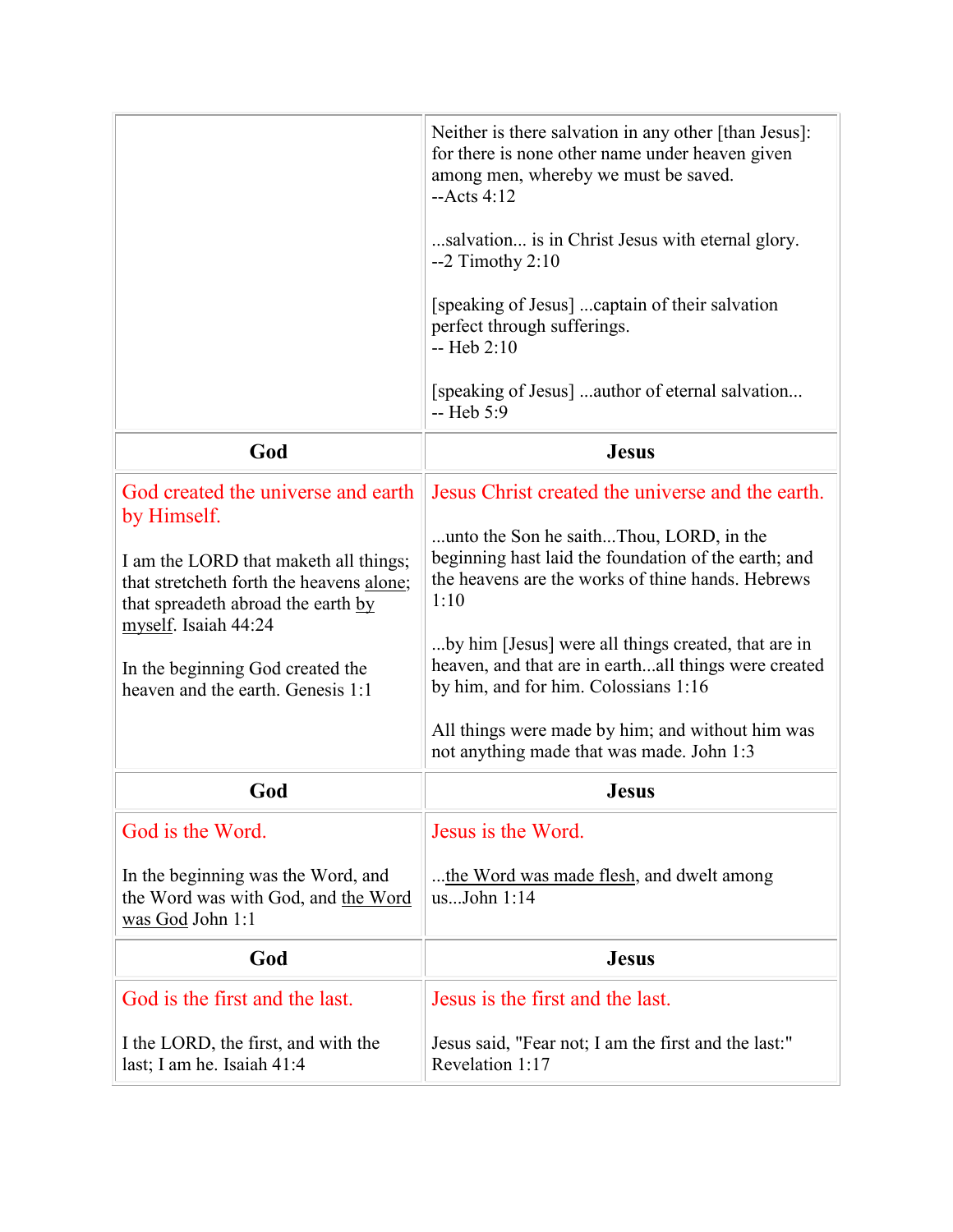| God                                                                                             | <b>Jesus</b>                                                                                                                                                                                                                                                                                                                                                                                                                                                                                                                                                          |
|-------------------------------------------------------------------------------------------------|-----------------------------------------------------------------------------------------------------------------------------------------------------------------------------------------------------------------------------------------------------------------------------------------------------------------------------------------------------------------------------------------------------------------------------------------------------------------------------------------------------------------------------------------------------------------------|
| God forgives sins.                                                                              | Jesus forgives sins.                                                                                                                                                                                                                                                                                                                                                                                                                                                                                                                                                  |
| the LORDforgiveth all<br>thine iniquities Psalm<br>$103:2 - 3$                                  | Jesussaid"Son, thy sins be forgiven thee." Mark 2:5                                                                                                                                                                                                                                                                                                                                                                                                                                                                                                                   |
| "who can forgive sins but<br>God only?" Mark 2:7                                                |                                                                                                                                                                                                                                                                                                                                                                                                                                                                                                                                                                       |
| God                                                                                             | <b>Jesus</b>                                                                                                                                                                                                                                                                                                                                                                                                                                                                                                                                                          |
| God is our redeemer.                                                                            | Jesus redeemed us.                                                                                                                                                                                                                                                                                                                                                                                                                                                                                                                                                    |
| thou, O LORD, art our<br>father, our redeemer Isaiah<br>63:16                                   | the great God and our Saviour Jesus Christgave himself for<br>us, that he might redeem us from all iniquity Titus 2:13-14                                                                                                                                                                                                                                                                                                                                                                                                                                             |
| God                                                                                             | <b>Jesus</b>                                                                                                                                                                                                                                                                                                                                                                                                                                                                                                                                                          |
| God is one.                                                                                     | Jesus and God are one.                                                                                                                                                                                                                                                                                                                                                                                                                                                                                                                                                |
| Hear, O Israel: The LORD<br>our God is one LORD.<br>Deuteronomy 6:4                             | I and my Father are one. John 10:30<br>In the beginning was the Word, and the Word was with God,<br>and the Word was GodAll things were made by himHe<br>was in the world, and the world was made by him, and the<br>world knew him notAnd the Word was made flesh, and<br>dwelt among us John 1:1, 3, 10, 14<br>Jesus saithhe that hath seen me hath seen the Father; and<br>how sayest thou then, Shew us the Father? John 14:9<br>For there are three that bear record in heaven, the Father, the<br>Word, and the Holy Ghost: and these three are one. 1 John 5:7 |
| God has a Son.                                                                                  | Jesus is God's Son.                                                                                                                                                                                                                                                                                                                                                                                                                                                                                                                                                   |
| the LORD hath said unto<br>me, Thou art my Son; this<br>day have I begotten thee.<br>Psalms 2:7 | [speaking of Jesus] said also that God was his Father John<br>5:18                                                                                                                                                                                                                                                                                                                                                                                                                                                                                                    |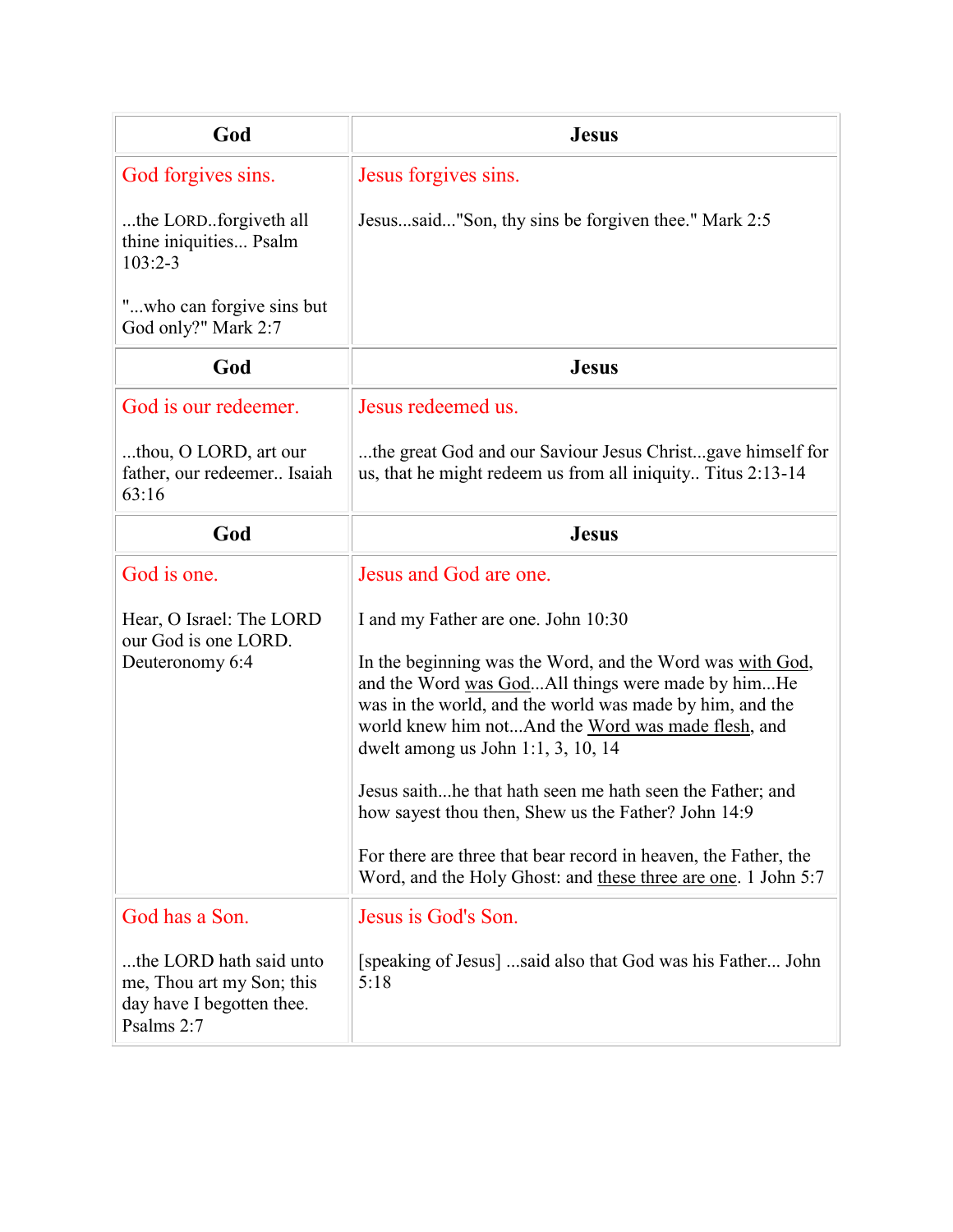| God                                                                                                                                                                                                                                                                                                                                                                                                                                                                                                                                                                                                                                                                                                                                                                 | <b>Jesus</b>                                                                                                                                                                                                                                                                                                                                                                                                                                                                                                                                                                                                                                                                                                                                          |
|---------------------------------------------------------------------------------------------------------------------------------------------------------------------------------------------------------------------------------------------------------------------------------------------------------------------------------------------------------------------------------------------------------------------------------------------------------------------------------------------------------------------------------------------------------------------------------------------------------------------------------------------------------------------------------------------------------------------------------------------------------------------|-------------------------------------------------------------------------------------------------------------------------------------------------------------------------------------------------------------------------------------------------------------------------------------------------------------------------------------------------------------------------------------------------------------------------------------------------------------------------------------------------------------------------------------------------------------------------------------------------------------------------------------------------------------------------------------------------------------------------------------------------------|
| God is the Holy One                                                                                                                                                                                                                                                                                                                                                                                                                                                                                                                                                                                                                                                                                                                                                 | Jesus is the Holy One.                                                                                                                                                                                                                                                                                                                                                                                                                                                                                                                                                                                                                                                                                                                                |
| Psalms 71:22 I will also praise thee with the<br>psaltery, even thy truth, O my God: unto thee<br>will I sing with the harp, O thou Holy One of<br>Israel.<br>Psalms 78:41 Yea, they turned back<br>and tempted God, and limited the Holy One of<br>Israel.<br>Psalms 89:18 For the LORD is our defence;<br>and the Holy One of Israel is our king.<br>Isaiah 10:20 And it shall come to pass in that<br>day, that the remnant of Israel, and such as are<br>escaped of the house of Jacob, shall no more<br>again stay upon him that smote them; but shall<br>stay upon the LORD, the Holy One of Israel,<br>in truth.<br>Psalms 16:10 For thou wilt not leave my soul<br>in hell; neither wilt thou suffer thine Holy One<br>to see corruption. (Messianic Psalm) | Acts 2:27 Because thou wilt not leave my<br>soul in hell, neither wilt thou suffer thine<br>Holy One to see corruption.<br>3:13-14 The God of Abraham, and of Isaac,<br>and of Jacob, the God of our fathers,<br>hath glorified his Son Jesus; whom ye<br>delivered up, and denied him in the presence<br>of Pilate, when he was determined to let him<br>go. But ye denied the Holy One and the Just,<br>and desired a murderer to be granted unto<br>you;<br>13:34-35 And as concerning that he raised<br>him up from the dead, now no more to return<br>to corruption, he said on this wise, I will give<br>you the sure mercies of David. Wherefore he<br>saith also in another psalm, Thou shalt not<br>suffer thine Holy One to see corruption. |
| God                                                                                                                                                                                                                                                                                                                                                                                                                                                                                                                                                                                                                                                                                                                                                                 | <b>Jesus</b>                                                                                                                                                                                                                                                                                                                                                                                                                                                                                                                                                                                                                                                                                                                                          |
| Only God is worshipped.<br>Then saith Jesus unto him Thou shalt<br>worship the Lord thy God, and him only shalt<br>thou serve. Matthew 4:10                                                                                                                                                                                                                                                                                                                                                                                                                                                                                                                                                                                                                         | Jesus is worshipped.<br>While he [Jesus] spake these things unto<br>them, behold, there came a certain ruler, and<br>worshipped him Matthew 9:18<br>And again, when he [God] bringeth in the<br>firstbegotten [Jesus] into the world, he saith,<br>And let all the angels of God worship him.<br>Hebrews 1:6<br>And Thomas answered and said unto him<br>[Jesus], My Lord and my God. John 20:28                                                                                                                                                                                                                                                                                                                                                      |
| God                                                                                                                                                                                                                                                                                                                                                                                                                                                                                                                                                                                                                                                                                                                                                                 |                                                                                                                                                                                                                                                                                                                                                                                                                                                                                                                                                                                                                                                                                                                                                       |
|                                                                                                                                                                                                                                                                                                                                                                                                                                                                                                                                                                                                                                                                                                                                                                     | <b>Jesus</b>                                                                                                                                                                                                                                                                                                                                                                                                                                                                                                                                                                                                                                                                                                                                          |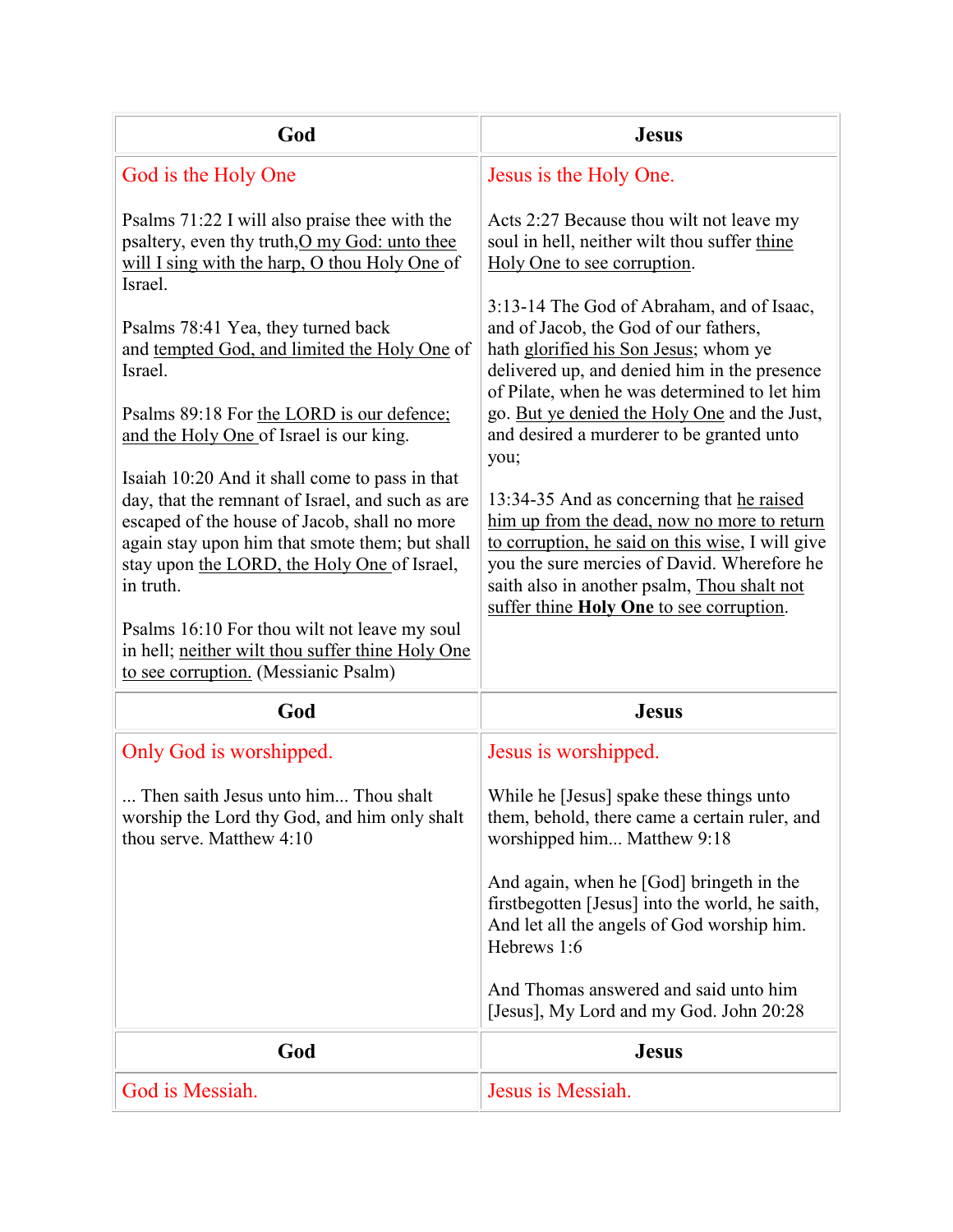| unto us a child is born, unto us a son is<br>given: and the government shall be upon his<br>shoulderand his name shall be called The<br>mighty God, The everlasting Father Isaiah<br>9:6                                                                              | The woman saith unto him, I know<br>that Messias cometh, which is called Christ:<br>when he is come, he will tell us all<br>things. Jesus saith unto her, I that speak unto<br>thee am he. John 4:25-26 |
|-----------------------------------------------------------------------------------------------------------------------------------------------------------------------------------------------------------------------------------------------------------------------|---------------------------------------------------------------------------------------------------------------------------------------------------------------------------------------------------------|
| God                                                                                                                                                                                                                                                                   | <b>Jesus</b>                                                                                                                                                                                            |
| God is from everlasting.                                                                                                                                                                                                                                              | Jesus is from everlasting.                                                                                                                                                                              |
| The LORD reigneth, he is clothed with<br>majesty; the LORD is clothed with strength,<br>where with he hath girded himself: the world<br>also is stablished, that it cannot be moved.<br>Thy throne is established of old: thou art from<br>everlasting. Psalms 93:1-2 | But thou, Bethlehem Ephratahout of thee<br>shall he come forth unto me that is to<br>be ruler in Israel; whose goings forth have<br>been from of old, from everlasting. Micah 5:2                       |

| God                                                                                                                                                               | <b>Jesus</b>                                                                                                                                               |
|-------------------------------------------------------------------------------------------------------------------------------------------------------------------|------------------------------------------------------------------------------------------------------------------------------------------------------------|
| Only God is glorified.                                                                                                                                            | God glorified Jesus.                                                                                                                                       |
| I am the LORD: that is my name:<br>and my glory will I not give to<br>another Isaiah 42:8                                                                         | And now, O Father, glorify thou me with thine own self<br>with the glory which I had with thee before the world<br>was. John 17:5                          |
|                                                                                                                                                                   | all men should honour the Son, even as they honour<br>the Father. He that honoureth not the Son honoureth not<br>the Father which hath sent him. John 5:23 |
|                                                                                                                                                                   | But unto the Son he [God] saith, Thy throne, O God, is<br>for ever and ever: a sceptre of righteousness is the<br>sceptre of thy kingdom. Hebrews 1:8      |
| God                                                                                                                                                               | <b>Jesus</b>                                                                                                                                               |
| God is 'I am'.                                                                                                                                                    | Jesus is 'I am'.                                                                                                                                           |
| And God said unto Moses, I AM<br>THAT I AM: and he said, Thus<br>shalt thou say unto the children of<br>Israel, <i>I AM</i> hath sent me unto<br>you. Exodus 3:14 | Jesus said unto them, Verily, verily, I say unto you,<br>Before Abraham was, <i>Lam. John 8:58</i>                                                         |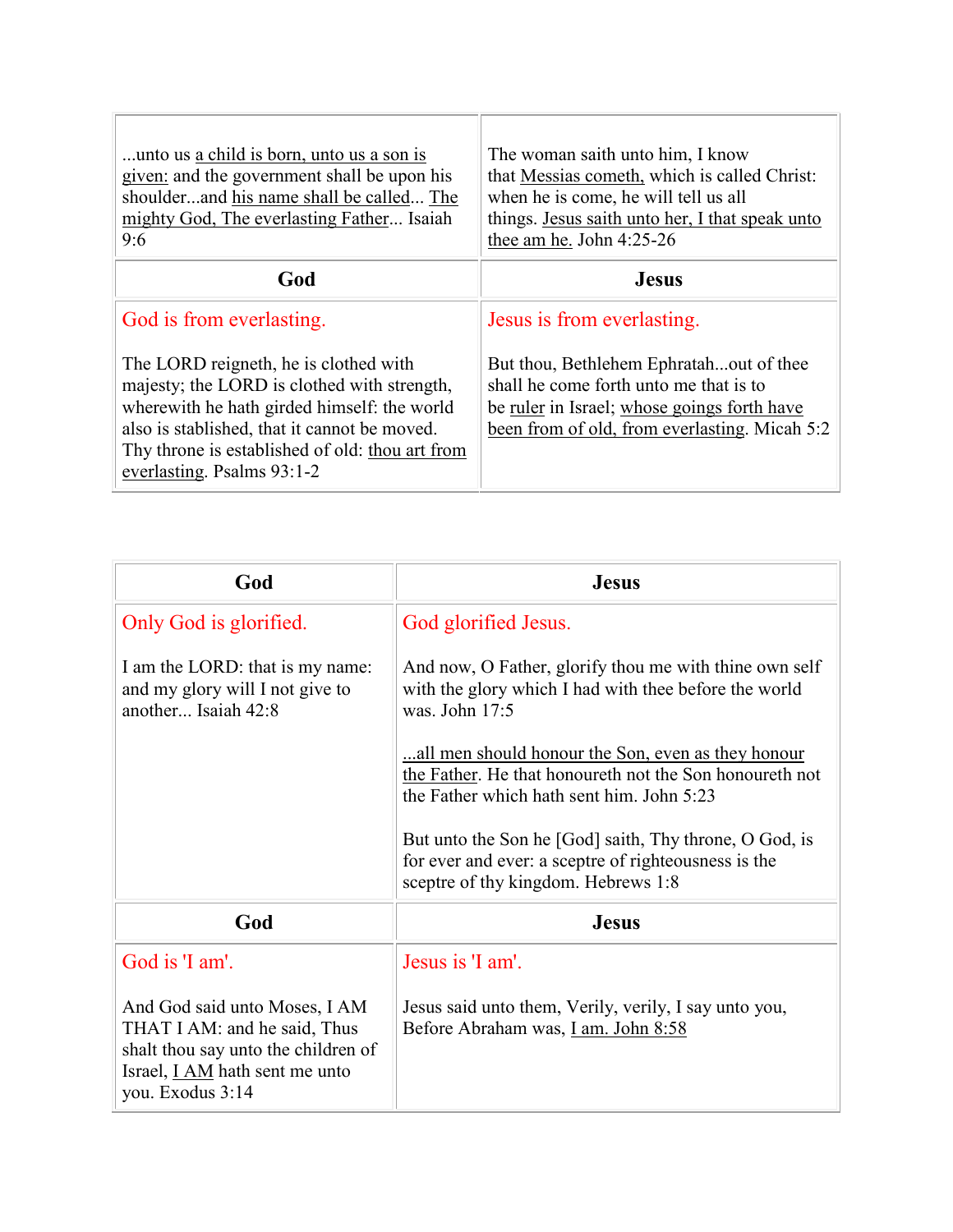| God heals all diseases.                                     | Jesus healed all manner of sickness and disease.                                                                                                                                                                                                                                              |
|-------------------------------------------------------------|-----------------------------------------------------------------------------------------------------------------------------------------------------------------------------------------------------------------------------------------------------------------------------------------------|
| Bless the LORDwho healeth all<br>thy diseases. Psalms 103:2 | he [Jesus]healed all that were sick. Matthew 8:16                                                                                                                                                                                                                                             |
|                                                             | Matthew 4:23 And Jesus went about all Galilee, teaching<br>in their synagogues, and preaching the gospel of the<br>kingdom, and healing all manner of sickness and all<br>manner of disease among the people.                                                                                 |
|                                                             | Matthew 4:24 And his fame went throughout all Syria:<br>and they brought unto him all sick people that were<br>taken with divers diseases and torments, and those which<br>were possessed with devils, and those which were<br>lunatick, and those that had the palsy; and he healed<br>them. |
|                                                             | Matthew 8:16 When the even was come, they brought<br>unto him many that were possessed with devils: and he<br>cast out the spirits with his word, and healed all that<br>were sick:                                                                                                           |
|                                                             | Matthew 9:35 And Jesus went about all the cities and<br>villages, teaching in their synagogues, and preaching the<br>gospel of the kingdom, and healing every sickness and<br>every disease among the people.                                                                                 |
|                                                             | Matthew 12:15 But when Jesus knew it, he withdrew<br>himself from thence: and great multitudes followed him,<br>and he healed them all;                                                                                                                                                       |
|                                                             | Matthew 12:22 Then was brought unto him one<br>possessed with a devil, blind, and dumb: and he healed<br>him, insomuch that the blind and dumb both spake and<br>saw.                                                                                                                         |
|                                                             | Matthew 14:14 And Jesus went forth, and saw a great<br>multitude, and was moved with compassion toward<br>them, and he healed their sick.                                                                                                                                                     |
|                                                             | Matthew 15:30 And great multitudes came unto him,<br>having with them those that were lame, blind, dumb,<br>maimed, and many others, and cast them down at Jesus'<br>feet; and he healed them:                                                                                                |
|                                                             | Matthew 19:2 And great multitudes followed him; and<br>he healed them there.                                                                                                                                                                                                                  |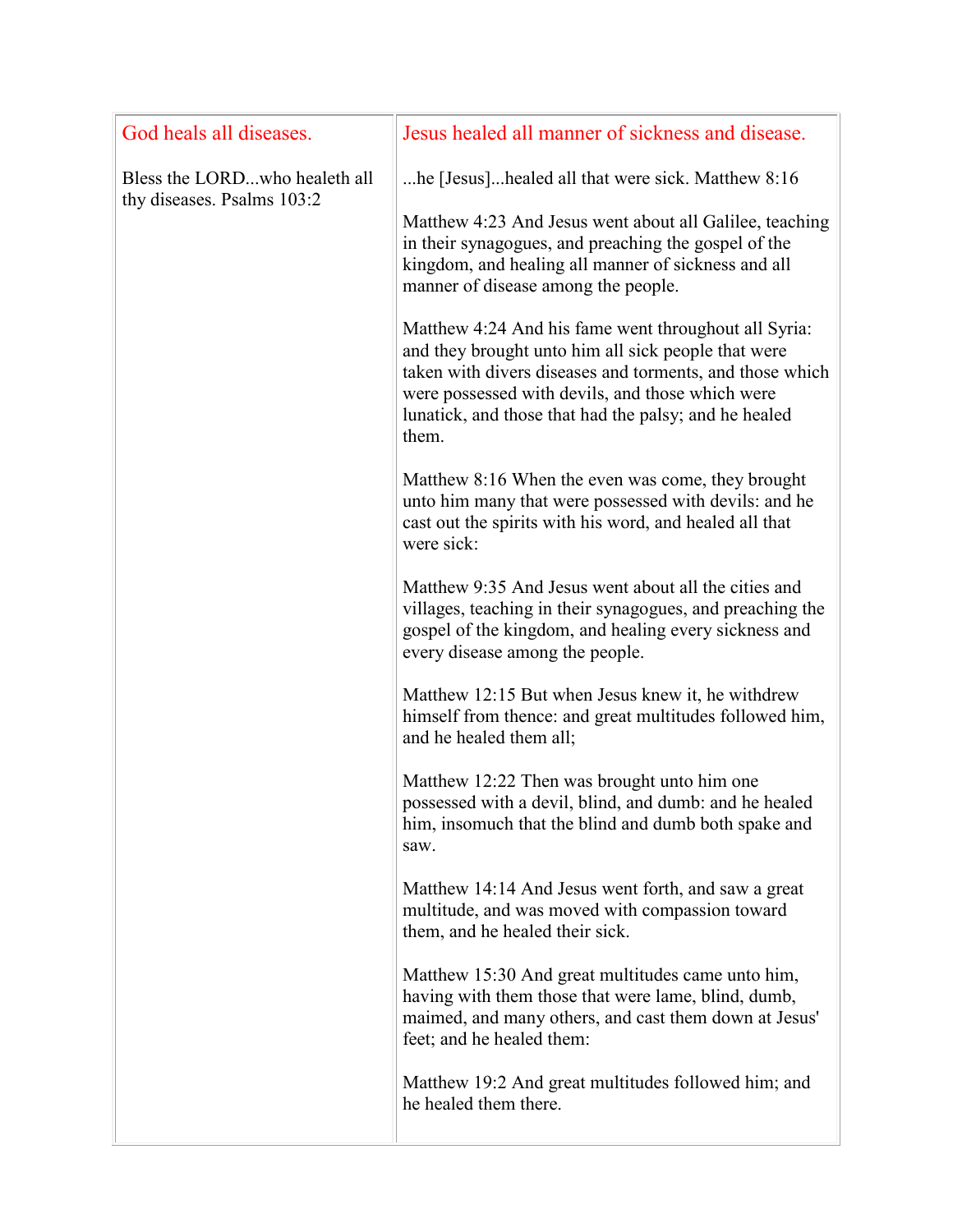|                                                                                                                                                                                                           | Matthew 21:14 And the blind and the lame came to him<br>in the temple; and he healed them.                                                                                                                                                                                         |
|-----------------------------------------------------------------------------------------------------------------------------------------------------------------------------------------------------------|------------------------------------------------------------------------------------------------------------------------------------------------------------------------------------------------------------------------------------------------------------------------------------|
|                                                                                                                                                                                                           | Mark 3:10 For he had healed many; insomuch that they<br>pressed upon him for to touch him, as many as had<br>plagues.                                                                                                                                                              |
|                                                                                                                                                                                                           | Luke 4:40 Now when the sun was setting, all they that<br>had any sick with divers diseases brought them unto<br>him; and he laid his hands on every one of them, and<br>healed them.                                                                                               |
|                                                                                                                                                                                                           | Luke 5:15 But so much the more went there a fame<br>abroad of him: and great multitudes came together to<br>hear, and to be healed by him of their infirmities.                                                                                                                    |
|                                                                                                                                                                                                           | Luke 6:17 And he came down with them, and stood in<br>the plain, and the company of his disciples, and a great<br>multitude of people out of all Judaea and Jerusalem, and<br>from the sea coast of Tyre and Sidon, which came to<br>hear him, and to be healed of their diseases; |
|                                                                                                                                                                                                           | Luke 6:18 And they that were vexed with unclean<br>spirits: and they were healed.                                                                                                                                                                                                  |
|                                                                                                                                                                                                           | Luke 6:19 And the whole multitude sought to touch him:<br>for there went virtue out of him, and healed them all.                                                                                                                                                                   |
| God is the Judge of the whole                                                                                                                                                                             | Jesus is the Judge of the whole earth.                                                                                                                                                                                                                                             |
| earth.<br>O Lord God, to whom vengeance<br>belongeth; O God, to whom<br>vengeance belongeth, shew<br>thyself. Lift up thyself, thou judge<br>of the earth: render a reward to the<br>proud. Psalms 94:1-2 | the Father judgeth no man, but hath committed all<br>judgment unto the Son: John 5:22                                                                                                                                                                                              |
| [Abraham to God]Shall not the<br>Judge of all the earth do right?<br>Genesis 18:25                                                                                                                        |                                                                                                                                                                                                                                                                                    |
| God has life in Himself.                                                                                                                                                                                  | Jesus has life in Himself.                                                                                                                                                                                                                                                         |
| the Father hath life in himself;<br>John 5:26                                                                                                                                                             | so hath he [God] given to the Son to have life in himself;<br>John 5:26                                                                                                                                                                                                            |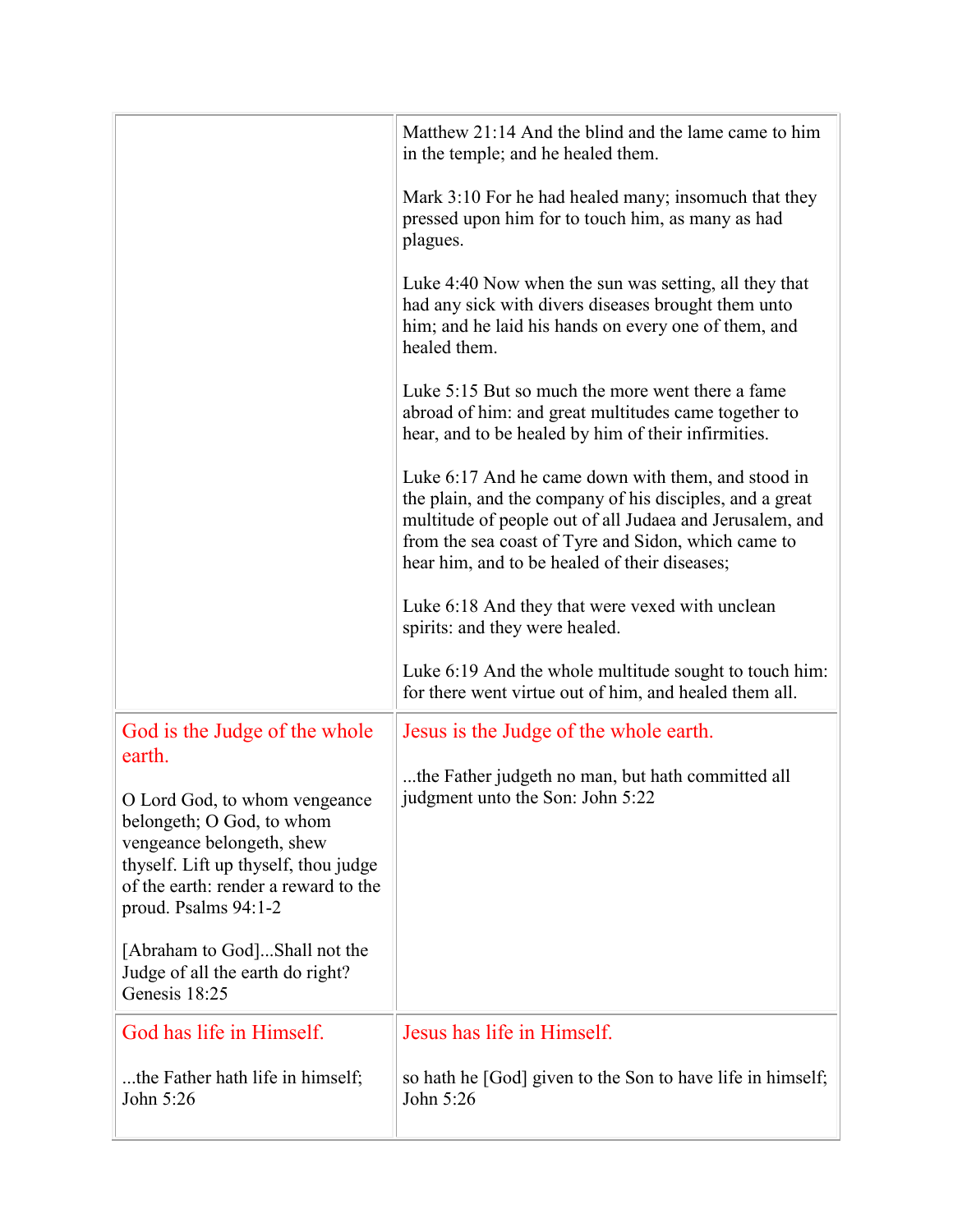|                                                                   | In him [the Word; the Word was made flesh $(John 1:14)$ ]<br>which is Jesus] was life; and the life was the light of<br>men. John 1:4 |
|-------------------------------------------------------------------|---------------------------------------------------------------------------------------------------------------------------------------|
| God raises the dead.                                              | Jesus raises the dead.                                                                                                                |
| the Father raiseth up the dead,<br>and quickeneth them; John 5:21 | the Son quickeneth whom he will. John 5:21                                                                                            |

## **Conclusion...** Jesus Christ is God

The scriptures bear abundant testimony that Jesus Christ is God. Some liberal preacher will say to me, "You take the Bible literally. It's just myths." I answer, "Yes, I believe the Bible 100%. It is the word of God. If you don't believe it, Jesus is of no effect to you, ye are yet in your sins."

#### Additional Verses:

"And without controversy great is the mystery of godliness: GOD was manifest in the FLESH, justified in the Spirit, seen of angels, preached unto the Gentiles, BELIEVED ON in the world, RECEIVED UP into glory." --1 Timothy 3:16

"But <u>unto the SON he saith</u>, 'Thy throne, <u>O GOD</u>, is for ever and ever: a sceptre of righteousness is the sceptre of thy kingdom'...And, 'Thou, LORD, in the beginning hast laid the foundation of the earth; and the heavens are the works of thine hands.'" -- Hebrews 1:8, 10

<sup>&</sup>quot;I and my Father are ONE."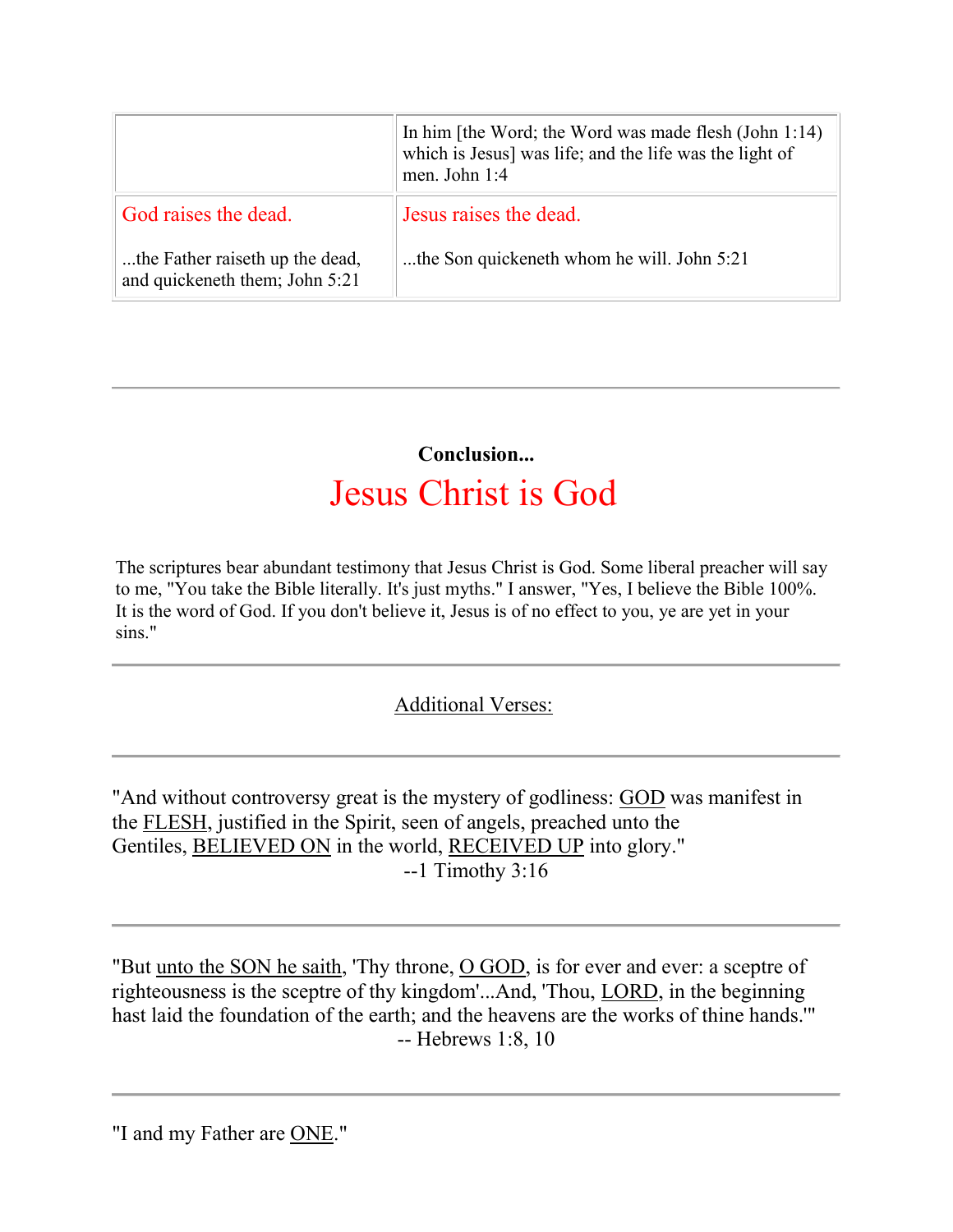"...CHRIST JESUS...being in the FORM OF GOD, thought it not robbery to be EQUAL WITH GOD: But made himself of no reputation, and took upon him the form of a servant, and was made in the likeness of men: And being found in fashion as a man, he humbled himself, and became obedient unto death, even the death of the cross."

--Philippians 2:5-8

"For there are three that bear record in heaven, the FATHER, THE WORD, AND THE HOLY GHOST: and THESE THREE ARE ONE."

--1 John 5:7

"... feed the church of GOD, which he hath purchased with his OWN BLOOD."

--Acts 20:28

"Hereby perceive we the love of GOD, because he LAID DOWN HIS LIFE for us...

 $-1$  John  $3:16$ 

"And they stoned Stephen, calling upon GOD, and saying, LORD JESUS, receive my spirit."

 $-Acts$  7:59

"For unto us A CHILD IS BORN, unto us a son is given: and the government shall be upon his shoulder: and his name shall be called Wonderful, Counsellor, THE MIGHTY GOD, THE EVERLASTING FATHER, The Prince of Peace."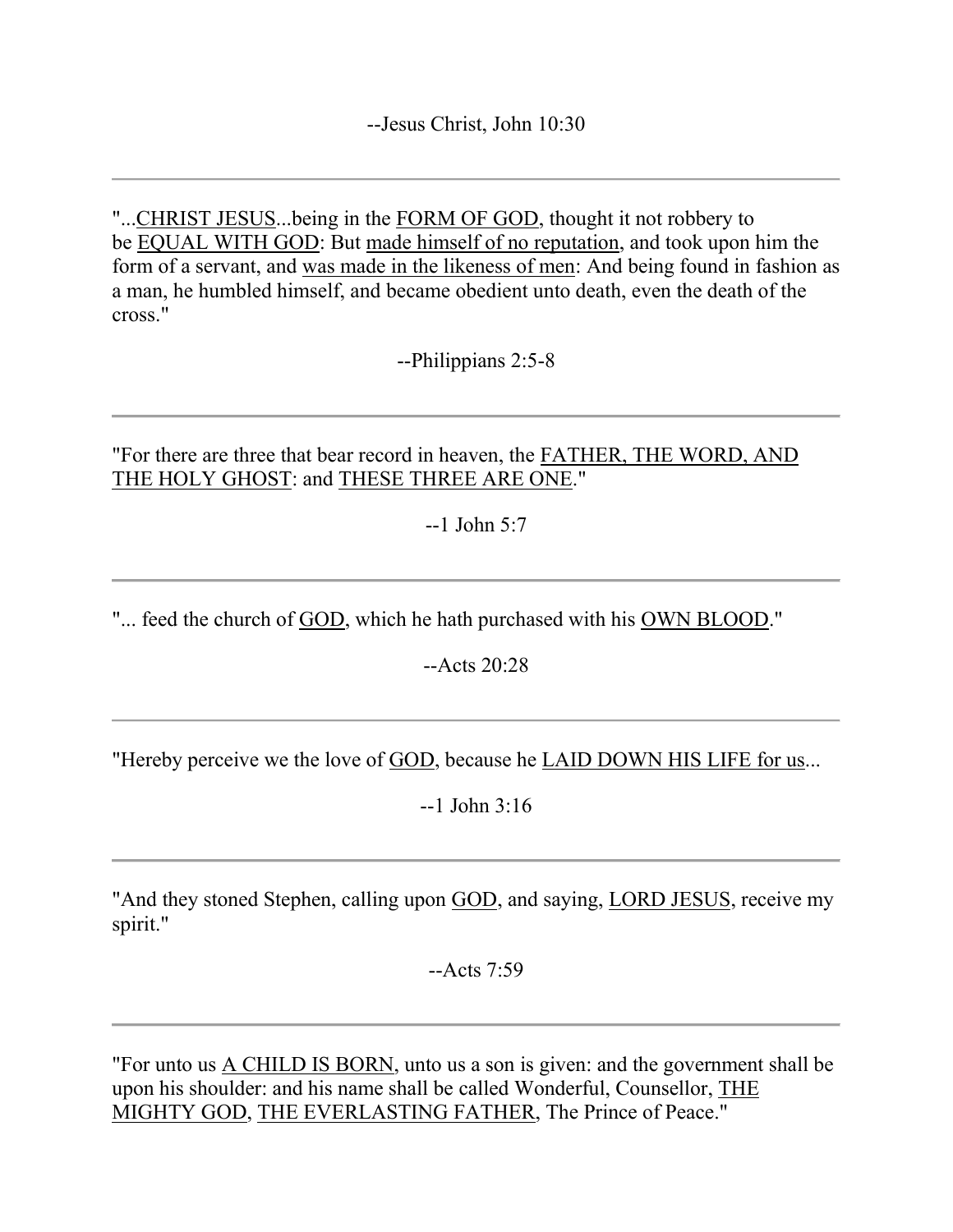--Isaiah 9:6

"And Thomas answered and said unto him [JESUS], My Lord and MY GOD."

--John 20:28

"In the beginning was the Word, and the Word was with God, and THE WORD WAS GOD. The same was in the beginning with God. All things were made by him; and without him was not any thing made that was made. In him was life; and the life was the light of men. And THE WORD WAS MADE FLESH, AND DWELT AMONG US, (and we beheld his glory, the glory as of the only begotten of the Father,) full of grace and truth."

--John 1:1-4, 14

"Philip saith unto him, 'Lord, shew us the Father, and it sufficeth us.' Jesus saith unto him, 'Have I been so long time with you, and yet hast thou not known me Philip? HE THAT HATH SEEN ME HATH SEEN THE FATHER; and how sayest thou then, 'Shew us the Father?''"

 $-$  John  $14.8-9$ 

"...CHRIST, who is the IMAGE OF GOD..."

--II Corinthians 4:4

"...glory of GOD in the FACE OF JESUS CHRIST."

--II Corinthians 4:6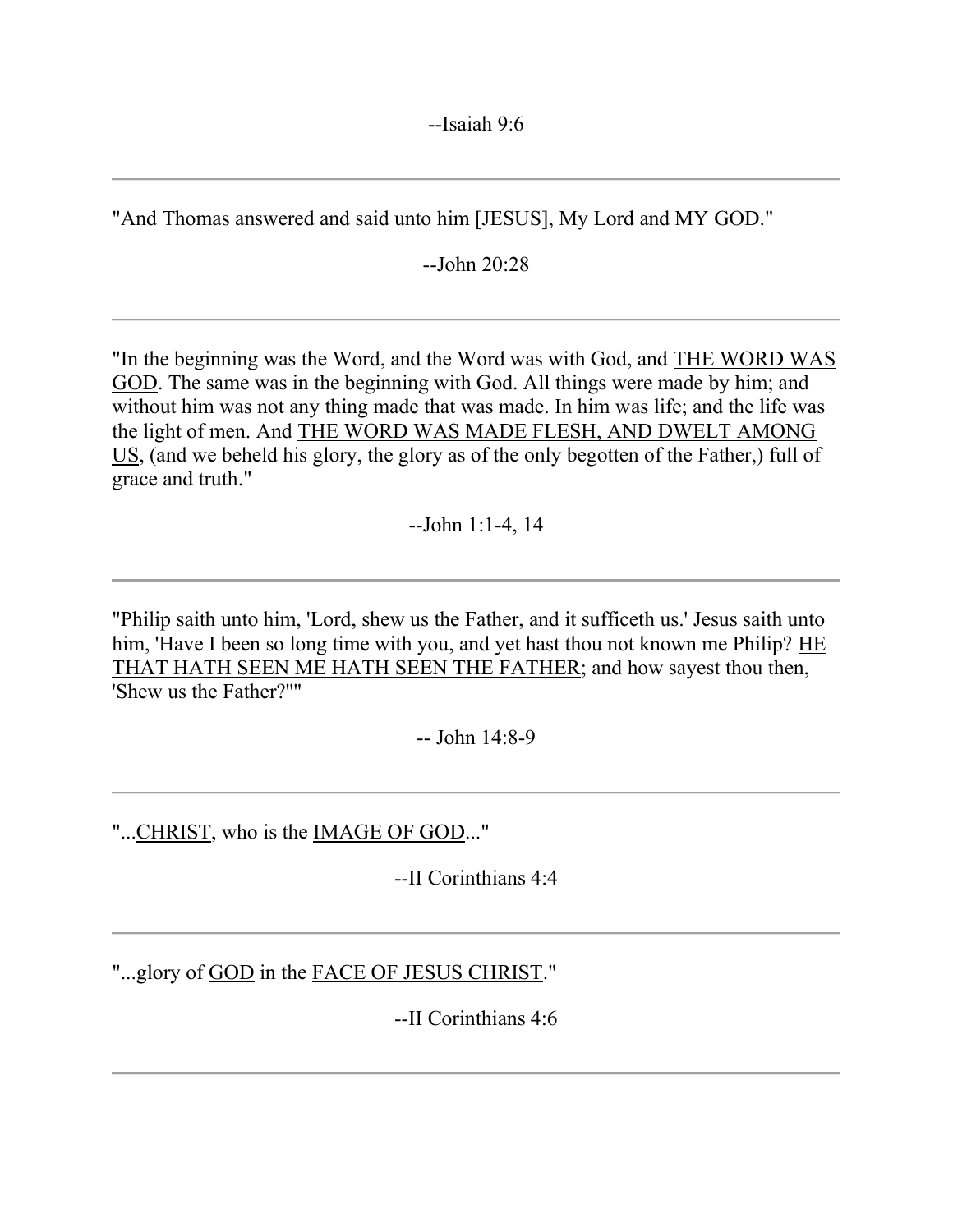"GOD...hath in these last days spoken unto us by his SON...who being the brightness of his glory, and the EXPRESS IMAGE OF HIS PERSON..."

 $-Hehrews 1:1-3$ 

Colossians 1:13 Who hath delivered us from the power of darkness, and hath translated us into the kingdom of his dear Son:

1:14 In whom we have redemption through his blood, even the forgiveness of sins: 1:15 **WHO IS THE IMAGE OF THE INVISIBLE GOD, the firstborn\* of every creature:**

**1:16 For by him were all things created, that are in heaven, and that are in earth, visible and invisible, whether they be thrones, or dominions, or principalities, or powers: all things were created by him, and for him:**

**1:17 And he is before all things, and by him all things consist.**

1:18 And he is the head of the body, the church: who is the beginning, the firstborn from the dead; that in all things he might have the preeminence.

1:19 For it pleased the Father that in him should all fulness dwell;

\*firstborn: pre-eminence in rank as opposed to priority in time. Firstborn here refers to his pre-eminence above every creature.. This definition can be seen in passages where the term "firstborn" is used of the pre-eminent son who was not the eldest, e.g. Psalm 89:27, where David is called "firstborn" although he was actually the youngest son.

"For in him [Jesus] dwelleth all the fulness of the Godhead bodily."

-- Colossians 2:9

"...they shall call his name EMMANUEL, which being interpreted is, GOD WITH US."

--Matthew 1:23

"The voice of him [John the Baptist] that cries out in the wilderness, PREPARE ye the way of the LORD, make straight in the desert a highway FOR OUR GOD."